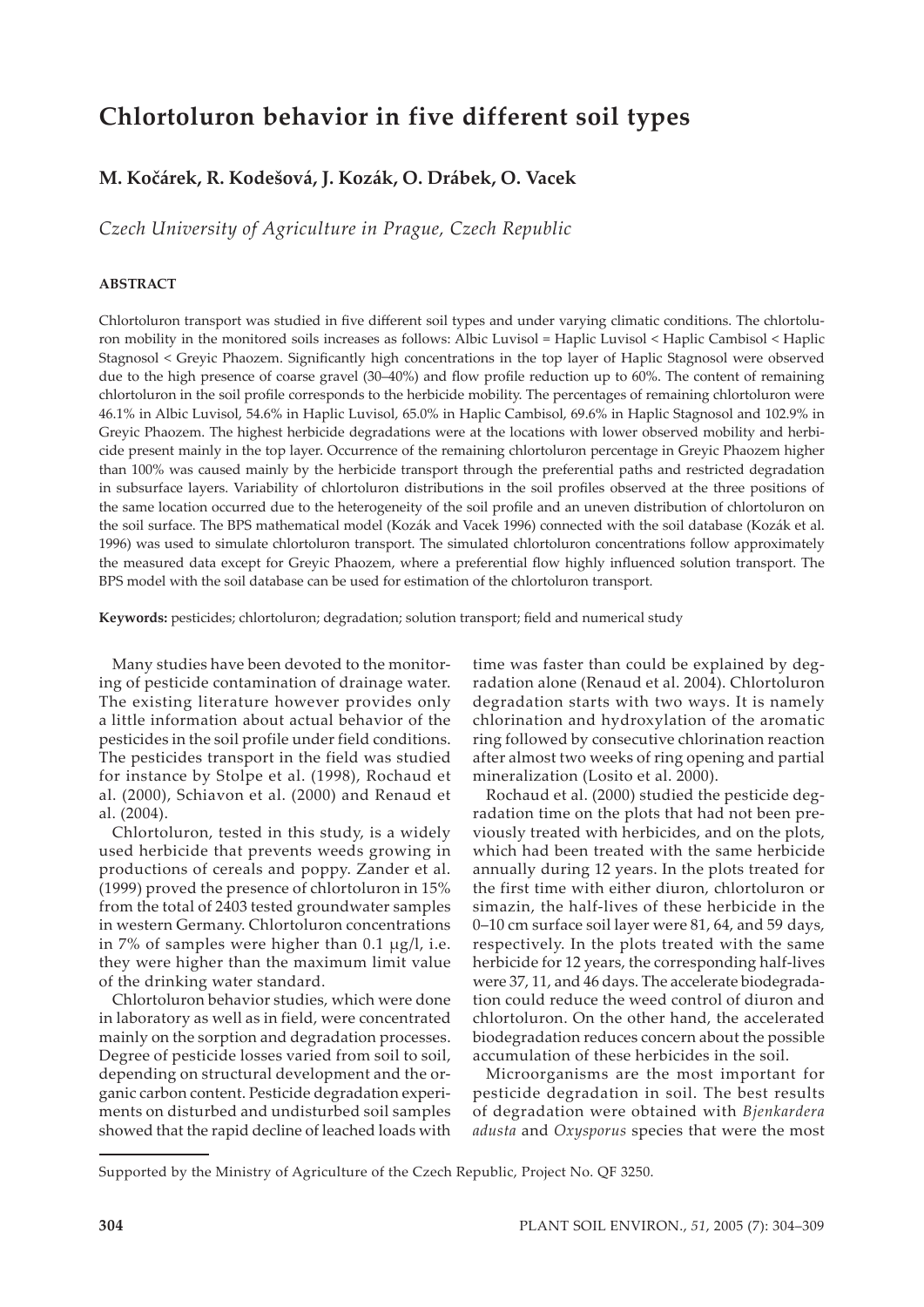efficient towards three substrates. After two weeks *Bjenkardera adusta* depleted chlortoluron 98%, diuron 92% and isoproturon 88% (Khadrani et al. 1999).

Various simulation models have been developed for assessment of groundwater vulnerability to contamination, resource management, and design of monitoring programs. The chlortoluron transport in several soil types of the Czech Republic was studied experimentally and described with the BPS code (Kočárek et al. 2004). HYDRUS-1D (Šimůnek et al. 1998) was used to simulate chlortoluron transport that was experimentally studied in chernozem (Kodešová et al. 2004 and 2005).

Here we present results of field and numerical studies at five location of the Czech Republic. Chlortoluron transport was studied in five different soil types and under different climatic conditions. The BPS mathematical model (Kozák and Vacek 1996) was employed to simulate herbicide transport.

### **MATERIAL AND METHODS**

Experiments were carried out in Albic Luvisol (Hněvčeves), Haplic Luvisol (Kostelec nad Orlicí), Haplic Cambisol (Humpolec), Haplic Stagnosol (Vysoké nad Jizerou), Greyic Phaozem (Čáslav). One liter of water containing 1 g of chlortoluron was applied on experimental plots 2 × 2 m. Two liters of fresh water were used to wash down the herbicide of plants and ensure the solution inflow into the soil. Soil samples from layers 2 cm thick (to the total depth of 30 cm) were taken using the Eijkelkamp sampler at three positions of each experimental plot 35 days after the chlortoluron application. The cooling box was used to transport soil samples from the experimental field to the laboratory.

The soil samples were analyzed in the laboratory to determine chlortoluron distributions in the soil profiles. The soil samples were dried, grinded and sieved through the 1-mm sieve. The total amount

of chlortoluron in each soil sample was determined in following way. 5 g of dry soil were placed into a centrifuge cuvette. 5 ml of methanol were added and the centrifuge cuvette was placed for 15 hours into the shaking apparatus. After that, the analyzed soil sample was centrifuged 30 minutes with 12 000 spins per minute. The chlortoluron concentration in the methanol extract was determined using the HPLC technology. The total amount of chlortoluron present in the soil sample was expressed as the total amount of solute per mass unit ( $\mu$ g/g). The average value from 3 samples for each layer was calculated.

The HPLC instrument was put together from various easily replaceable components. The pump Consta Metric 4100 (product of LDC Analytical Company) was equipped with additional pulse suppressor. Samples were inserted via automatic sampler Triatlon (Spark). The space (and time) between injection and chromatography column was minimized. The separation took place in the Nucleosil 120-5, C18 column, 125 × 4 mm (Watrex). To prolonged lifetime of this column was used the Guard column insert  $(10 \times 4 \text{ mm})$  peak. Mobile phase was prepared by mixing 600 ml of methanol, 400 ml of redistilled water and 6 ml of  $NH<sub>4</sub>OH$ . The flow rate of this mobile phase was kept at the level of 0.8 ml per minute. Detection of chlortoluron was performed online in UV region (310 nm) by means of UVD 200 detector (DeltaChrom). The signal from the detector was processed and stored by chromatographic software CSW 1.7 (DataApex). The analyses were run under stable laboratory conditions (temperature 20°C).

The BPS mathematical model (Kozák and Vacek 1996) was used to simulate herbicide transport in studied soil types. The daily precipitations were measured at each location. Evapotranspiration was estimated by the BPS model assuming minimum, maximum and average daily temperatures. The soil physical, hydraulic and chemical properties were studied for each location. However, the mean values of properties for each soil type stored in the soil database (Kozák et al. 1996) that is connected

| Location         | C.E.C.<br>(mmol/<br>$100 g$ ) | Ha<br>(mmol/<br>100 g | BC<br>(mmol/<br>$100 g$ ) | <b>BS</b><br>$(\%)$ | pH<br>(H, O) | pH<br>(KCl) | $C_{\text{org}}$ <sub>(%)</sub> | $A_{400}$<br>$A_{600}$ | Va<br>(mmol/<br>100 g | CaCO <sub>2</sub><br>$(\%)$ | P<br>(g/cm <sup>2</sup> ) |
|------------------|-------------------------------|-----------------------|---------------------------|---------------------|--------------|-------------|---------------------------------|------------------------|-----------------------|-----------------------------|---------------------------|
| Albic Luvisol    | 15.54                         | 4.00                  | 11.54                     | 74.26               | 6.3          | 5.5         | 1.10                            | 4.43                   | 0.17                  | 0.1                         | 1.47                      |
| Haplic Luvisol   | 13.74                         | 6.50                  | 13.50                     | 52.69               | 5.6          | 5.0         | 1.30                            | 5.21                   | 0.18                  | 0.1                         | 1.58                      |
| Haplic Cambisol  | 14.38                         | 7.52                  | 7.20                      | 49.97               | 6.6          | 6.0         | 1.65                            | 5.33                   | 0.24                  | 0.1                         | 1.39                      |
| Haplic Stagnosol | 18.00                         | 9.50                  | 8.50                      | 47.22               | 6.0          | 5.3         | 1.86                            | 7.15                   | 1.18                  | 0.1                         | 1.42                      |
| Grevic Phaozem   | 19.52                         | 0.00                  | 19.52                     | 100.00              | 7.6          | 6.1         | 0.85                            | 4.19                   | 0.12                  | 0.3                         | 1.52                      |

Table 1. Physical and chemical properties of studied soil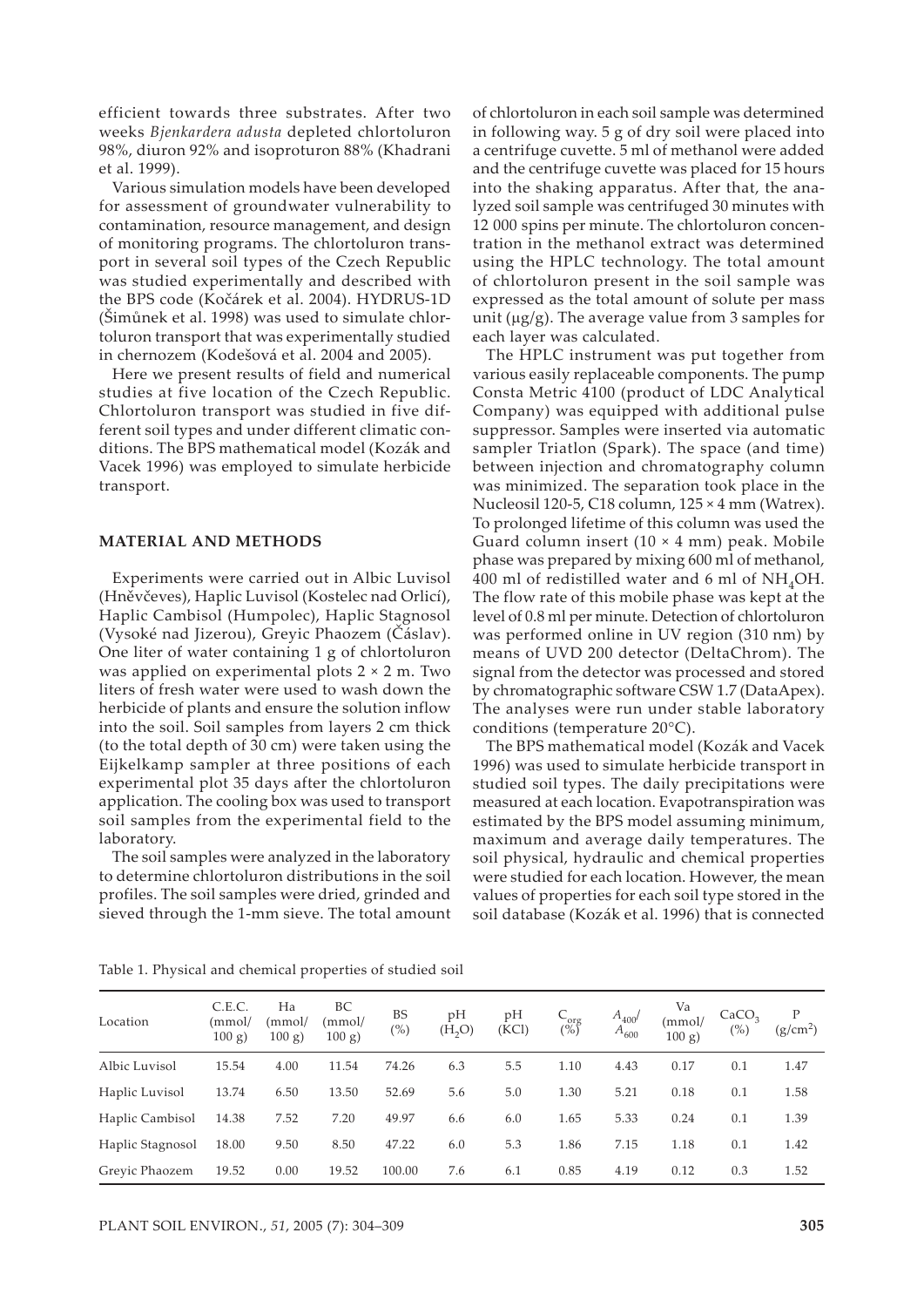

Figure 1. Measured average chlortoluron concentrations (expressed as total amount of solute per mass unit) in the soil profiles in studied soils

with BPS were applied to study ability of such inputs for general characterization of herbicide transport in specific soil type. The soil hydraulic properties, sorption and half-time degradation were estimated using the pedotransfer functions and rules (Kozák and Vacek 2000). Soil physical and chemical properties determined for each location and used as inputs into the BPS model are shown in Table 1.

#### **RESULTS AND DISCUSION**

Experimental data show differences between the pesticide transports in the different soil types and under varying climatic conditions (Figure 1). Chlortoluron mobility in the monitored soils increases as follows: Albic Luvisol = Haplic Luvisol < Haplic Cambisol < Haplic Stagnosol < Greyic Phaozem. The herbicide almost did not move in both Luvisols (Albic Luvisol and Haplic Luvisol). In the other three soil profiles, chlortoluron is not gradually distributed as would be expected, assuming a uniform water flow and solute transport in a rigid porous medium. The herbicide transport in those soil profiles was probably influenced by preferential flow that occurs due to the higher content of sand and gravel in Haplic Stagnosol (clay 5%, silt 69%, sand 26%, gravel 32%) and Haplic Cambisol (clay 5%, silt 49%, sand 46%, gravel 6%). In the case of Greyic Phaeozem, where the preferential flow highly influenced solution transport, the reason may be volume changes (clay 21%, silt 66%, sand 13%, gravel 0%) and influence of living organisms. The saturated hydraulic conductivities obtained in studied Greyic Phaeozem show the highest variability  $(2.8.10^{-3} - 9.6.10^{-6}$  cm/s). Similarly, the higher mobility of chlortoluron, isoproturon and triasulfuron was observed by Walker et al. (2005) in the structured clay loam than in the unstructured sandy loam .The chlortoluron concentration in the

top layer of Haplic Stagnosol is significantly higher than concentrations at the other locations. In this case, the high content of coarse gravel (30–40%) reduced flow profile up to 60% and as a result, experimental data actually represent accumulated chlortoluron in this reduced flow domain.

The total amounts of chlortoluron in the soil profile (0–30 cm) and the percentages of remaining chlortoluron from the theoretically applied dose were calculated using the average bulk density. Considering an impact of the gravel, the bulk densities in Haplic Stagnosol and Haplic Cambisol were multiplied by the ratio between the reduced and entire flow domain equal to 0.65 (Haplic Stagnosol) and 0.92 (Haplic Cambisol) to obtain chlortoluron balance for entire flow domain. The average total amounts of chlortoluron and percentages of remaining chlortoluron demonstrate different chlortoluron degradation rates in the monitored soil types (Albic Luvisol 11.52 mg/cm<sup>2</sup>, 46.1%, Haplic Luvisol 13.65 mg/cm2, 54.6%, Haplic Cambisol 17.66 mg/cm2, 65.0%, Haplic Stagnosol 26.78 mg/cm<sup>2</sup>, 69.6% and Greyic Phaozem 25.81 mg/cm<sup>2</sup>, 102.9%). These results show that the highest herbicide degradations were at the locations with lower observed mobility and herbicide presence mainly in the top layer. Herbicide was more degraded at those locations because of the higher degradation rates in the surface soil layers. As was presented by Hamaker (1972), the degradation rates in the subsurface layers may differ significantly from those in the surface layers because of changes in soil conditions such as organic mater content, microbial activity, moisture content and temperature. The initial rapid degradation of the herbicides should be also assumed to be attributed to the substantial biological activity in the topsoil, where the herbicides are available to microbes before the first mayor rainfall (Sarmah et al. 2000). In addition, the herbicide at the surface may be degraded due to the solar radiation and volatilization. Interestingly, the percentage of remaining chlortoluron in Greyic Phaozem is



Figure 2. Total mass of the chlortoluron in the soil profile  $(\mu$ g/cm<sup>2</sup>) 35 days after application in studied soils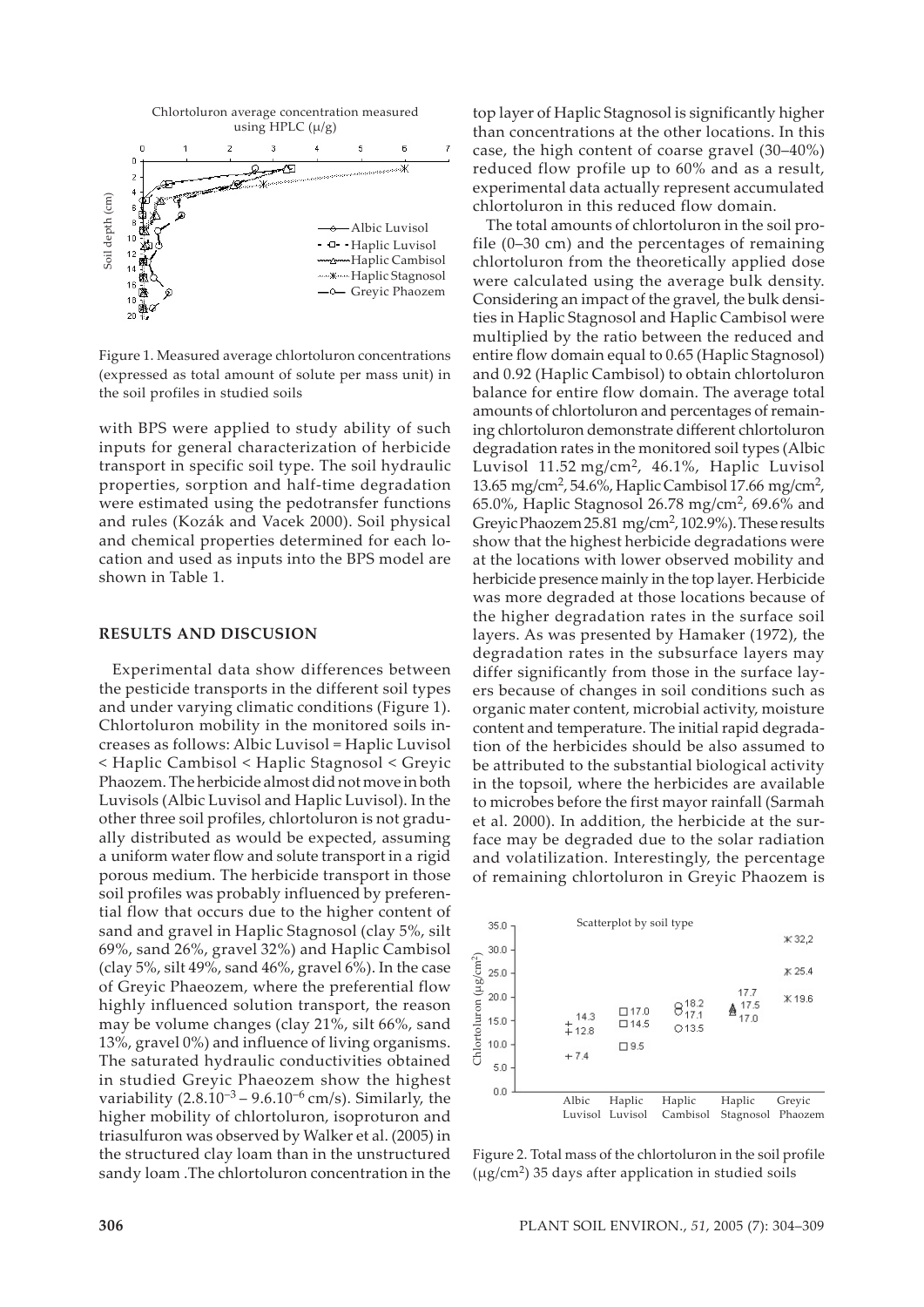

Figure 3. Measured and simulated chlortoluron concentrations (expressed as total amount of solute per mass unit) in the soil profile 35 days after application in Albic Luvisol: 1, 2 and 3 – measurement at 3 sampled positions, average – averages from this three measurements, BPS – predicted concentrations using the BPS model



Soil depth (cm)

Soil depth (cm)

Soil depth (cm)

14

**Chlortoluron** (μg/cm<sup>2</sup>) 0 1 2 3 4 0 \_x\_∆□ 2 Soil depth (cm) Soil depth (cm) 4 **Soil** depth (cm 6  $\overline{a}$ 8  $10$ BPS BPS $12$ 14

Figure 5. Measured and simulated chlortoluron concentrations (expressed as total amount of solute per mass unit) in the soil profile 35 days after application in Haplic Cambisol: 1, 2 and 3 – measurement at 3 sampled positions, average – averages from this three measurements, BPS – predicted concentrations using the BPS model

higher than 100%. A similar effect was described by Zander et al. (1999). They observed 101% of remaining chlortoluron in the soil profile 33 days after the application. They explain such an effect by chlortoluron washing down from the plants during the experiment. In our case the main reason is probably the herbicide transport through the preferential paths quickly to the depth, deviation of the solute flow from the vertical axes and low herbicide degradation rates in lower layers. The total amounts of chlortoluron in the soil profiles (0–30 cm) at all 3 positions (Figure 2) show different variability of chlortoluron content in the monitored soil types. The highest variability occurred in Greyic Phaozem, the lowest in Haplic Stagnosol. Figures 3–7 show the chlortoluron concentrations in the soil profiles at 3 sampled positions for each monitored location. The average observed values

**306** PLANT SOIL ENVIRON., *51*, 2005 (7): 304–309 PLANT SOIL ENVIRON., *51*, 2005 (7): 304–309 **307**

Figure 6. Measured and simulated chlortoluron concentrations (expressed as total amount of solute per mass unit) in the soil profile 35 days after application in Haplic Stagnosol: 1, 2 and 3 – measurement at 3 sampled positions, average – averages from this three measurements, BPS – predicted concentrations using the BPS model

Figure 4. Measured and simulated chlortoluron concentrations (expressed as total amount of solute per mass unit) in the soil profile 35 days after application in Haplic

 $\Delta$ 

0 1 2 3 4 **Chlortoluron (μg/cm<sup>2</sup>)** 

> $\cdot$  1 2 2 3 3 average average BPS BPS

 $\Box$ 

2 2 3 3 average average BPS BPS

1

 $\overline{\phantom{a}}$ 

and chlortoluron concentrations predicted using the BPS model are also presented in those figures. Considerably different herbicide distributions were observed at three positions of the same locations. Such variability is caused by the heterogeneity of the soil profile and by an uneven distribution of chlortoluron on the soil surface. The high variability in Greyic Phaozem is attributed to the preferential flow that differently influenced solute transport at each sampled position. The simulated chlortoluron concentrations approximately follow the measured data except in Greyic Phaozem, where a preferential flow highly influenced solution transport. The BPS model slightly overestimated herbicide mobility in Albic Luvisol. Simulated concentrations in Haplic Stagnosol are underestimated because the solute accumulation in the reduced flow domain was not considered. However, closer correlation was not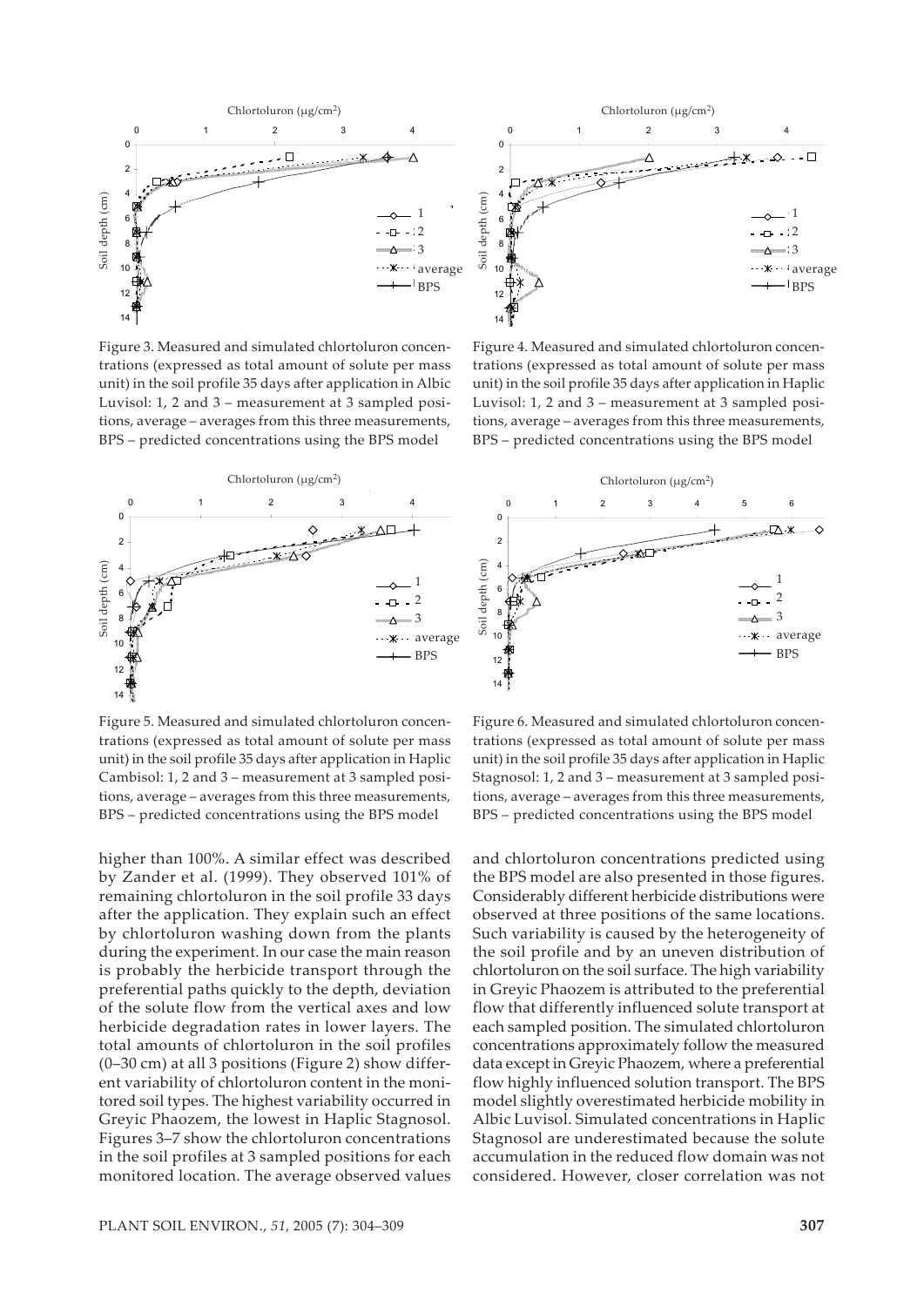

Figure 7. Measured and simulated chlortoluron concentrations (expressed as total amount of solute per mass unit) in the soil profile 35 days after application in Greyic Phaozem: 1, 2 and 3 – measurement at 3 sampled positions, average – averages from this three measurements, BPS – predicted concentrations using the BPS model

expected, since the general inputs of the physical and hydraulic soil properties stored in the soil database were used for simulation. In addition, BPS model cannot describe the preferential flow. Special models have to be used to predict solute transport affected by preferential flow as was shown in Kodešová et al. (2005). The BPS model with the soil database can be used for estimation of the chlortoluron transport. The proper application of the model as well as the improvement of procedures for estimation of the soil hydraulic and solute transport properties should be investigated further.

### **Acknowledgements**

The authors acknowledge V. Kuráž and J. Veselá for performing some of the laboratory tests and K. Němeček, L. Adamková and Z. Biniová for helping with the field and laboratory work.

# **REFERENCES**

- Hamaker J.W. (1972): Decomposition: Quantitative aspect. In: Goring A.I., Hamaker J.W. (eds.): Organic chemicals in the soil environment. Vol. 1. C. Marcel Dekker, New York: 253–340.
- Khadrani A., Seigle-Murandi F., Steiman R., Vroumsia T. (1999): Degradation of three phenylurea herbicides (Chlortoluron, Isoproturon and Diuron) by micromycetes isolated from soil. Chemosphere, *38*: 3041–3050.
- Kočárek M., Kodešová R., Kozák J., Drábek O., Vacek O., Němeček K. (2004): Chlortoluron transport in different soil types of the Czech Republic. In: Proceedings First Central and Eastern European Health Conference, Springer-Verlag GmbH, submitted.
- Kodešová R., Kozák J., Šimůnek J., Vacek O. (2005): Single and dual-permeability models of chlorotoluron transport in the soil profile. Plant, Soil and Environment, *51*: 310–315.
- Kodešová R., Kozák J., Vacek O. (2004): Field and numerical study of chlortoluron transport in the soil profile. Plant, Soil and Environment, *50*: 333–338.
- Kozák J., Němeček J., Jetmar M. (1996): The database of soil information system – PUGIS. Rostlinná Výroba, *42*: 529–534.
- Kozák J., Vacek O. (1996): The mathematical model (BPS) for prediction of pesticide behaviour in soils. Rostlinná Výroba, *42*: 551–558.
- Kozák J., Vacek O. (2000): Pedotransfer functions as a tool for estimation of pesticides behavior in soils. Rostlinná Výroba, *46*: 69–76.
- Losito H., Zambonin C.G., Palmisano F. (2000): Degradation of chlortoluron in water disinfections processes. Journal of Environmental Monitoring, *2*: 582–586.
- Renaud F.G., Brown C.D., Fryer C.J., Walker A. (2004): A lysimeter experiment to investigate temporal changes in the availability of pesticide residues for leaching. Environmental Pollution, *131*: 81–91.
- Rouchaud J., Neus O., Blucke R., Cools K., Eelen H., Dekkers T. (2000): Soil dissipation of diuron, chlortoluron, simazin and propyzamide, and diflufencian herbicides after repeated application in fruit tree orchards. Environmental Contamination and Toxicology, *39*: 60–65.
- Sarmah K., Kookana R.S., Alston A.M. (2000): Leaching and degradation of triasulfuron, metsulfuron-methyl and chlorsulfuron in alkaline soil profiles under field condition. Australian Journal of Soil Research, *38*: 617–631.
- Schiavon M., Malterre F., Perrin-Ganier C. (2000): Drained plots: a method for evaluating pesticide transfer by eater as function of soil type, climatic conditions and pesticide physico-chemical properties. Pesticide/soil interaction. INRA, Paris.
- Stolpe N.B., Kuzila M.S., Shea P.S. (1998): Importance of soil map detail in predicting pesticide mobility in terrace soil. Soil Science, *163*: 394–403.
- Šimůnek J., Šejna M., van Genuchten M.Th. (1998): The HYDRUS-1D software package for simulating the onedimensional movement of water, heat and multiple solutes in variably saturated media. Version 2.0. IGWMC-TPS-53. International Ground Water Modeling Center, Colorado. School of Mines, Golden, CO.
- Walker A., Rodriguez-Cruz M.S., Mitchell M.J. (2005): Influence of ageing of residues on the availability of herbicides for leaching. Environmental Pollution, *122*: 43–51.
- Zander Ch., Streck T., Kumke T., Altfelder S., Richter J. (1999): Field-scale study of chlortoluron movement in a sandy soil over winter: I. Experiments. Journal of Environmental quality, *28*: 1817–1823.

Received on November 18, 2004